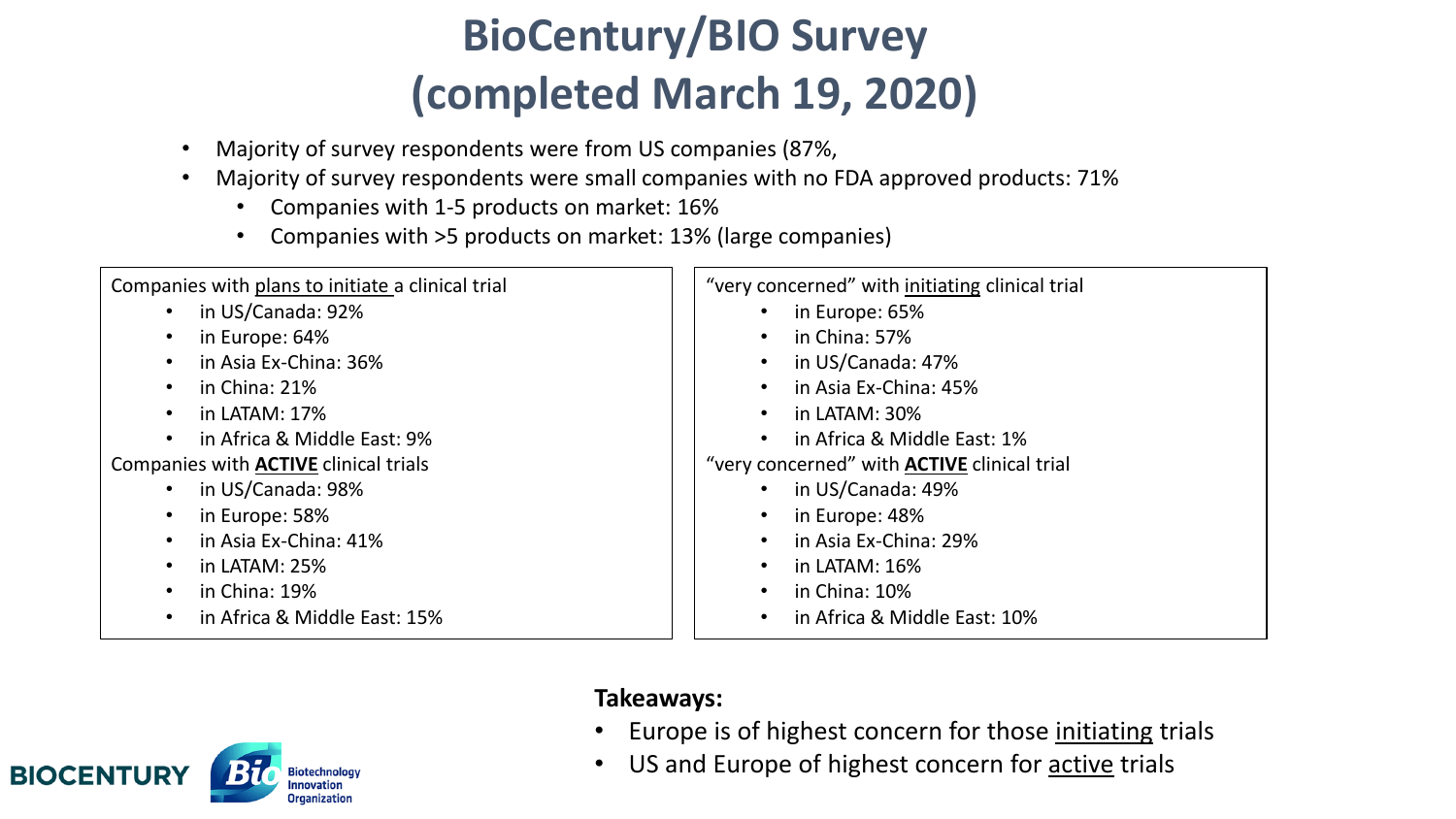**Has your ability to conduct clinical trials been impacted by the coronavirus outbreak? (81% answered "yes")**





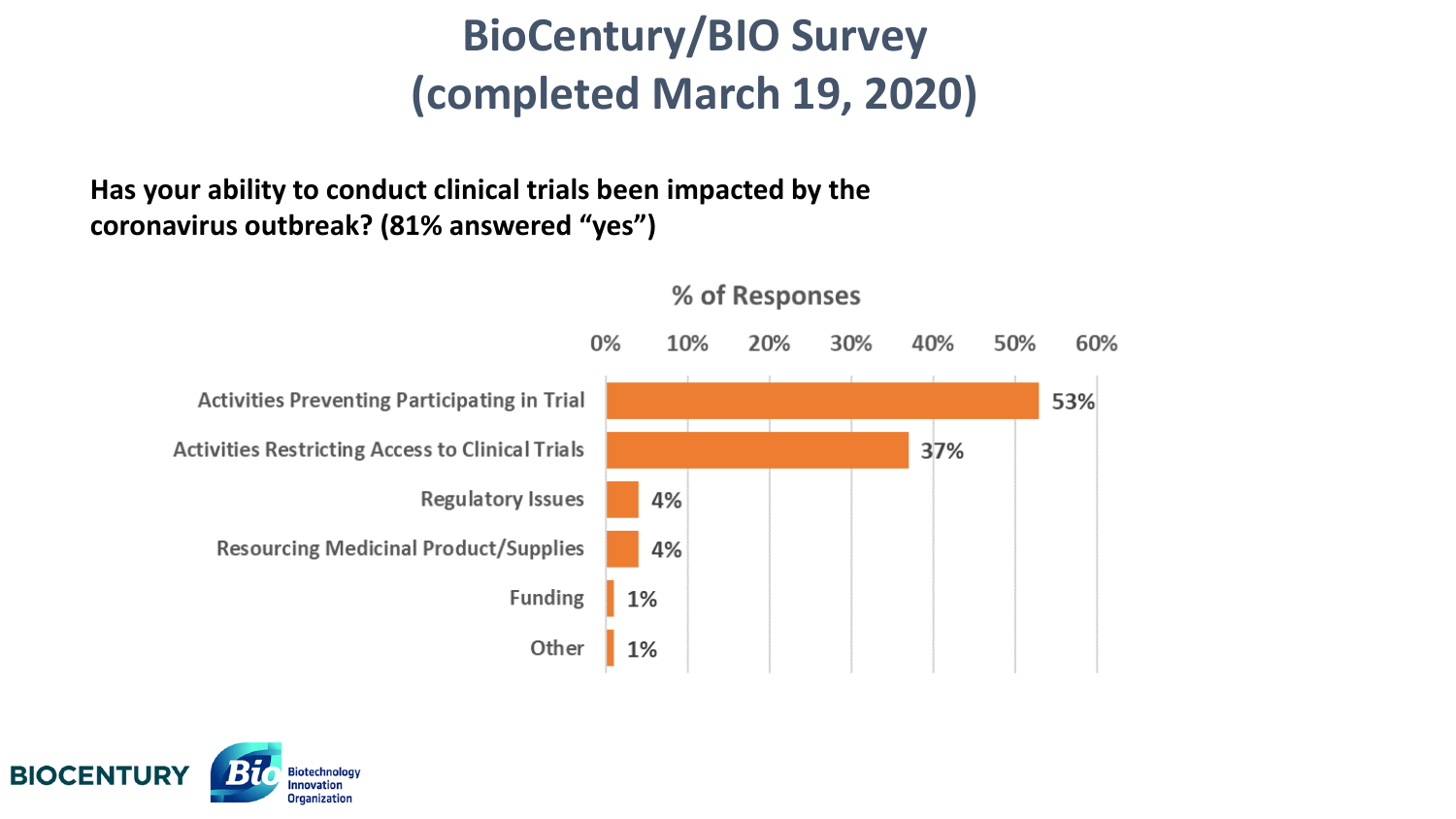| Initiating ("very concerned")             | Middle East<br>Africa & | Asia ex-China<br>(including<br>Australia) | China | and<br>(Western<br>Eastern)<br>Europe | Latin America | Canada<br>×<br><u>ყ</u>       |
|-------------------------------------------|-------------------------|-------------------------------------------|-------|---------------------------------------|---------------|-------------------------------|
| <b>Supply of API</b>                      | 15%                     | 25%                                       | 44%   | 29%                                   | 24%           | 22%                           |
| <b>Other Supplies</b>                     | 20%                     | 22%                                       | 39%   | 28%                                   | 27%           | 23%                           |
| Inability to enroll participants          | 43%                     | 60%                                       | 54%   | 73%                                   | 33%           | 61%                           |
| Disruption of continuity of participation | 37%                     | 57%                                       | 51%   | 75%                                   | 45%           | 68%                           |
| Ability to test for COVID-19              | 35%                     | 33%                                       | 39%   | 36%                                   | 24%           | 36%                           |
| <b>Access to clinical trial sites</b>     | 51%                     | 60%                                       | 54%   | 70%                                   | 45%           | 63%                           |
| <b>Health of clinical trial workforce</b> | 37%                     | 46%                                       | 54%   | 58%                                   | 39%           | 47%                           |
|                                           |                         |                                           |       |                                       |               |                               |
|                                           |                         |                                           |       | and                                   |               |                               |
| Active trials ("very concerned")          | Middle East<br>Africa & | Asia ex-China<br>(including<br>Australia) | China | (Western<br>Eastern)<br>Europe        | Latin America | Canada<br>œ<br>$\overline{S}$ |
| <b>Supply of API</b>                      | 20%                     | 14%                                       | 30%   | 27%                                   | 28%           | 17%                           |
| <b>Other Supplies</b>                     | 32%                     | 24%                                       | 23%   | 33%                                   | 38%           | 24%                           |
| Inability to enroll participants          | 40%                     | 57%                                       | 35%   | 65%                                   | 46%           | 61%                           |
| Disruption of continuity of participation | 50%                     | 58%                                       | 35%   | 71%                                   | 54%           | 71%                           |
| <b>Ability to test for COVID-19</b>       | 30%                     | 29%                                       | 23%   | 34%                                   | 31%           | 35%                           |
| <b>Access to clinical trial sites</b>     | 50%                     | 53%                                       | 35%   | 75%                                   | 58%           | 69%                           |

#### **Takeaways:**

- High concern surrounding trial disruption and access
- Europe and US trials of highest concern
- Not as concerned about API/Supplies

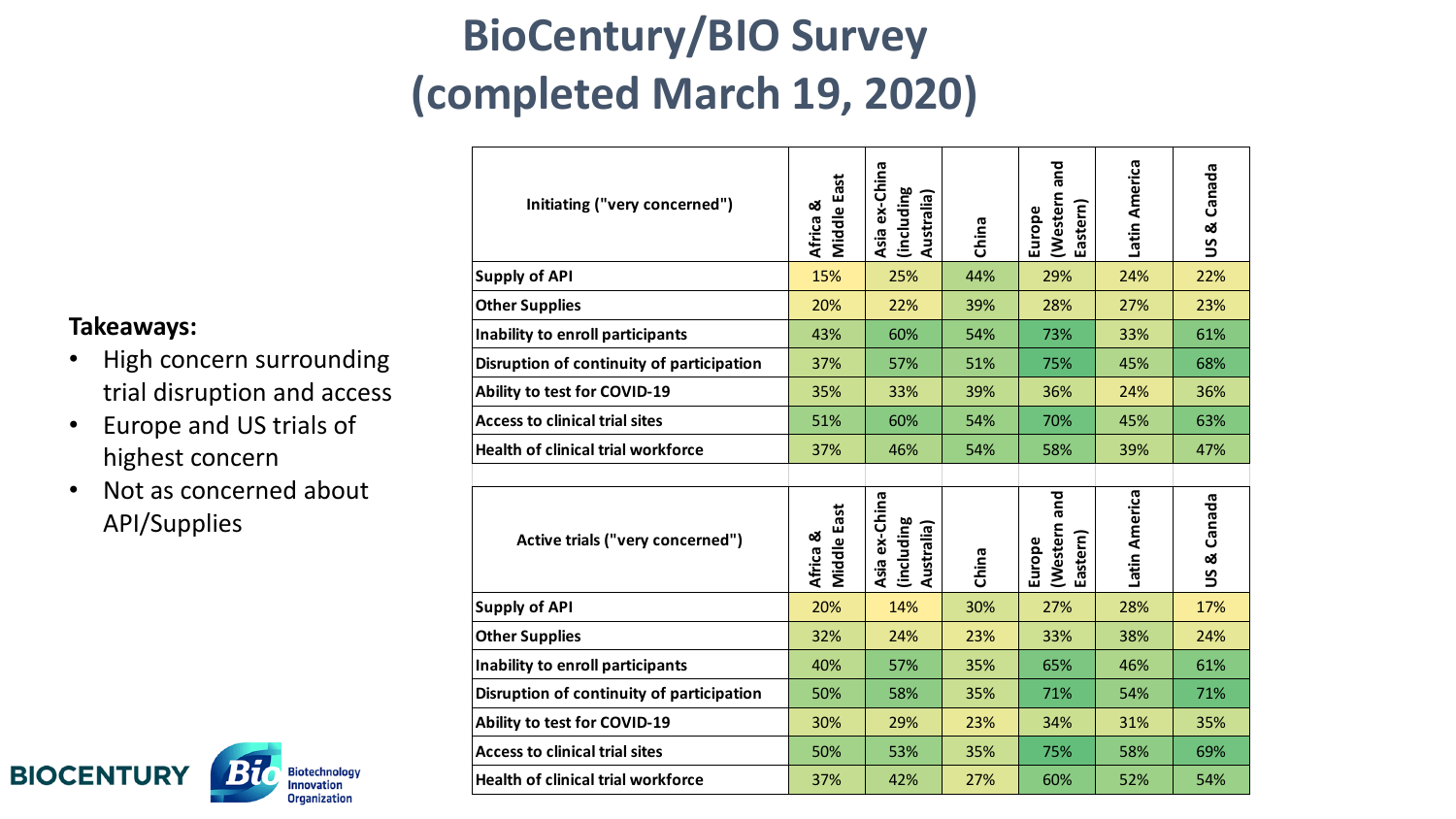### **Rank level of concern the current or near-term impact of disrupted active or planned clinical trials due to coronavirus outbreak:**

**(**1 "no concern" to 5 "very concerned")

|                                                                        |    |       | 3   | 4   |     |
|------------------------------------------------------------------------|----|-------|-----|-----|-----|
| Loss of investment dollars                                             | 2% | 9%    | 17% | 28% | 44% |
| Negative impact on planned statistical goals submitted to agencies     | 7% | 13%   | 19% | 23% | 38% |
| Loss of clinical trial data due to loss of clinical trial participants | 2% | 11%   | 14% | 18% | 55% |
| Loss of clinical trial data due to lack of continuity of participation | 2% | 10%   | 11% | 26% | 50% |
| Delay in active clinical development programs                          | 0% | 3%    | 14% | 18% | 65% |
| Inability to initiate clinical development program                     | 3% | 2%    | 18% | 23% | 53% |
| Other (Please specify below)                                           | 0% | $0\%$ | 9%  | 18% | 73% |

Other concerns: loss of continuity of how global clinical trials are run (each country/site with own government task force and recommendations) **Takeaways:**

- All ranked "very concerned"
- Highest of concern were trial delays and disruptions of global multi site trials

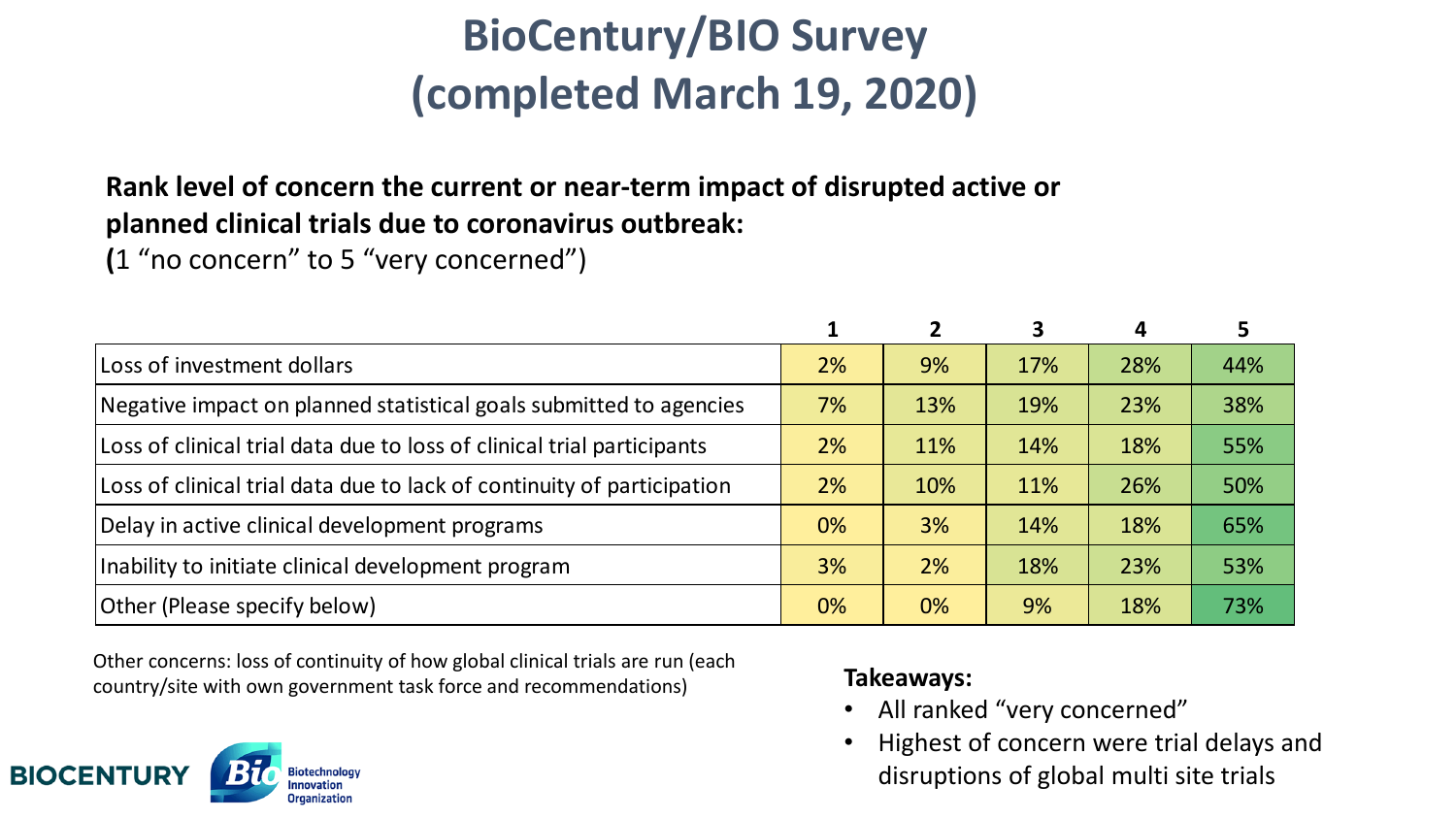#### **What steps has your company taken to avoid disruption of upcoming/ongoing clinical trials?**



■ Action for Starting New Trials

Action for Active Trials

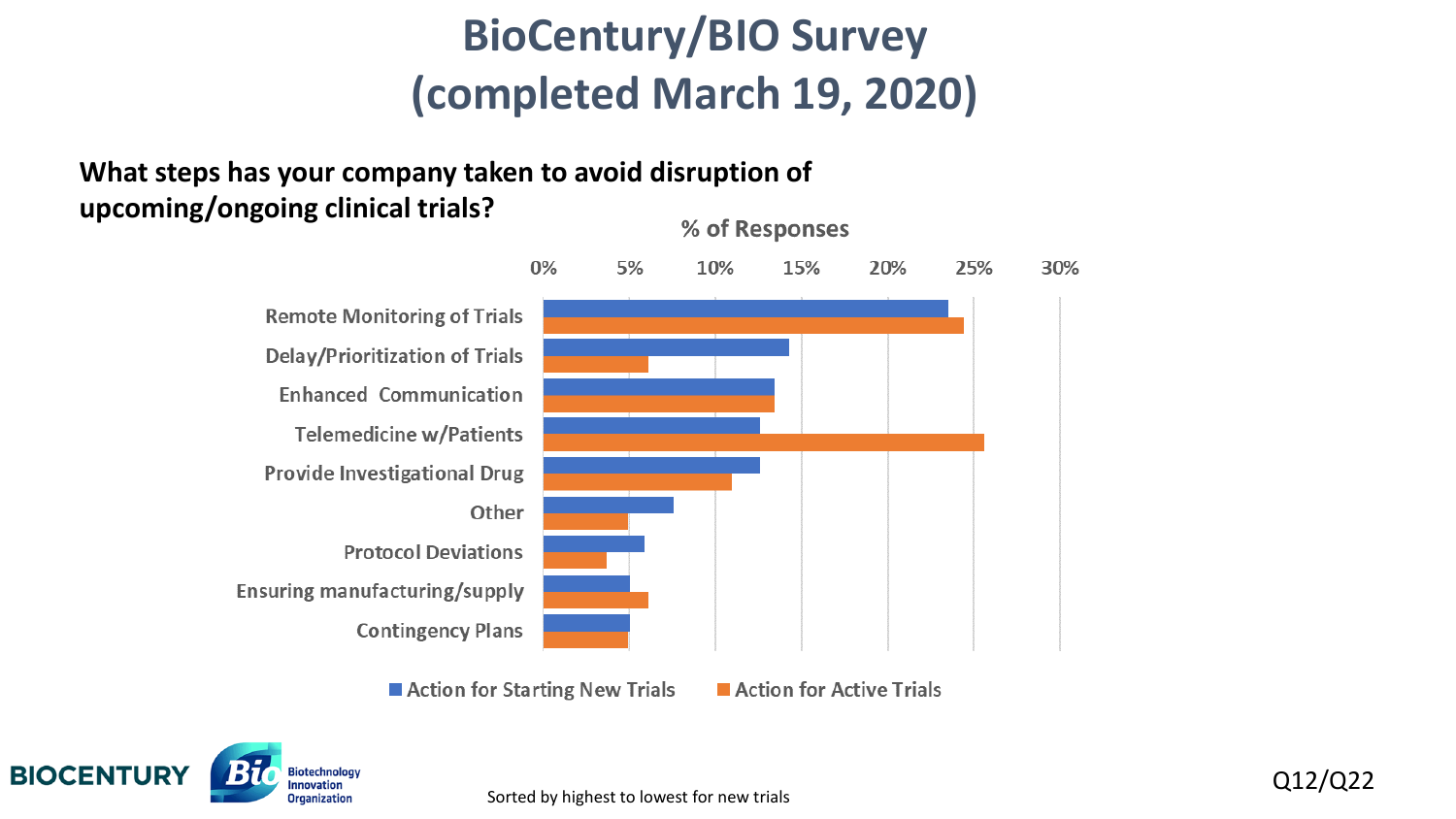**What are the most important policies or government actions needed to mitigate against the impact of widespread disruption of clinical trials due to the coronavirus outbreak?**



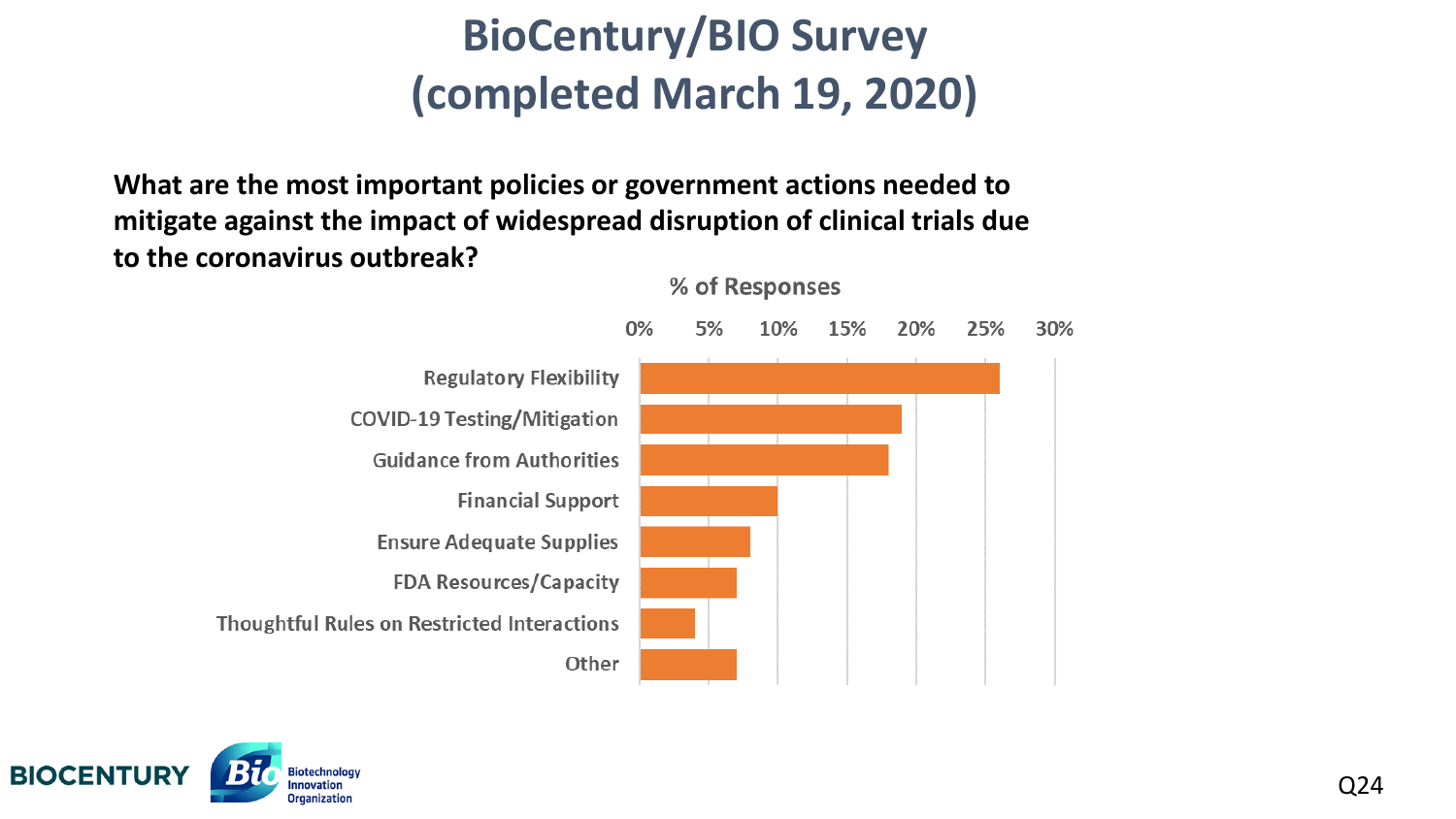### **Regional Analysis of the Industry Pipeline Based on Citeline Database**

### **Parameters and Limitations of Screening Citeline Database**

- Trials from this dataset are "Active" drug intervention trials (in Phase I, I/II, II, II/III, or III) sponsored by a company.
- Trial tagged as "intended for US FDA pathway" are based on Informa PharmaProjects analyst assessment based on SEC filings, FDA filings, investor reports, company press releases, and company location.
- Trials reported herein are not "programs". A drug program could theoretically have many trials.
- Data captures any enrolled patients from a specific region. Thus, whether 1% or 99% of the enrolled trial participants, a trial will be counted as having some patients from that region.
- Trials with multiple sites in multiple regions will be counted more than once. For example, if half of enrolled patients are from China and the other half USA, the trial will be tallied in both the China count as well as the USA count. Thus, the % per region will not sum to 100%.
- For criteria such as "% Biologic", the denominator is the # that have been tagged. Some Phase I trials have "undisclosed" modality.

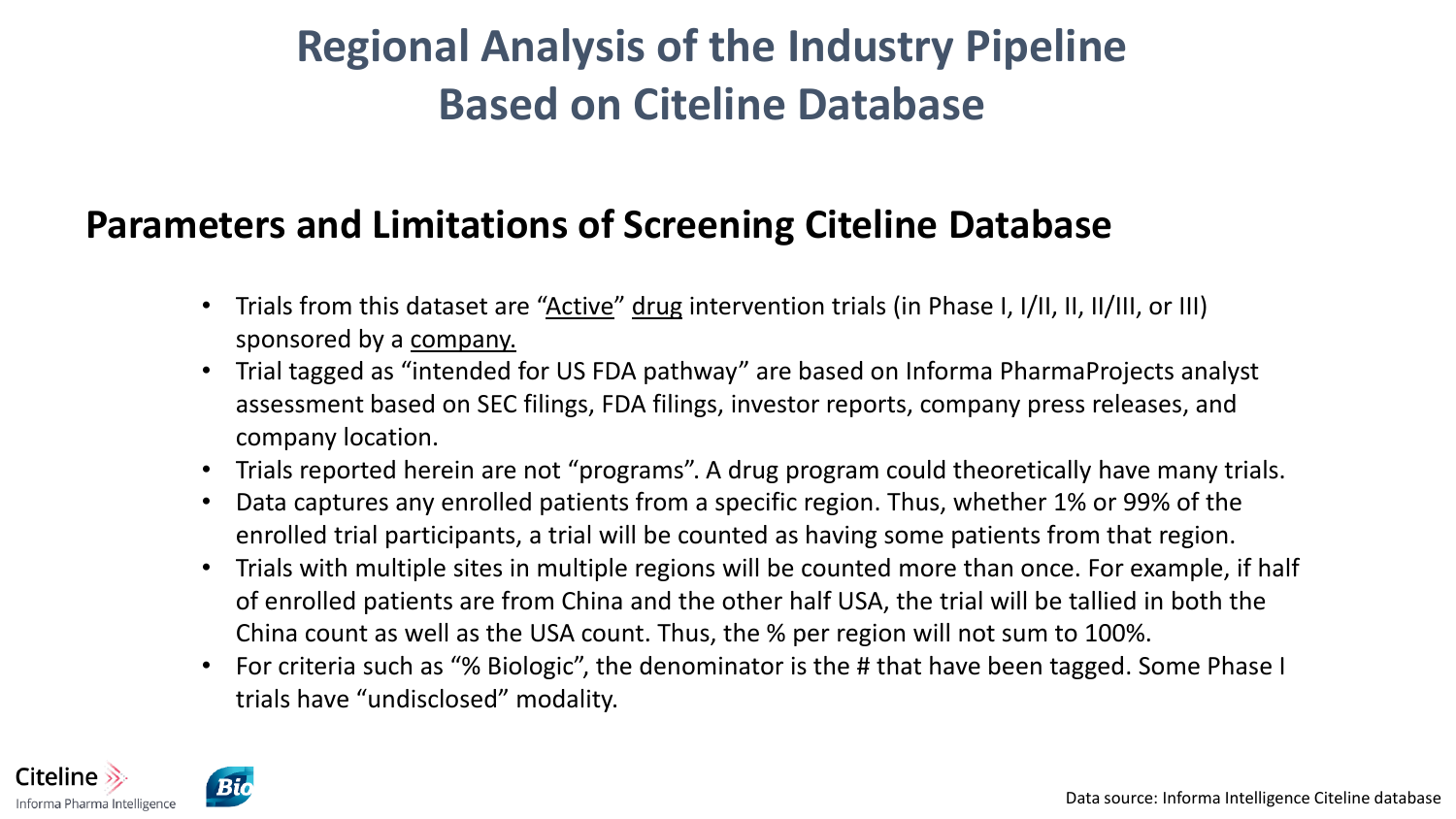### **Regional Analysis of the Industry Pipeline Based on Citeline Database**

### **Takeaways:**

Trial level data:

- 57% of trials intended for FDA pathway enroll ex-US patients
	- Most ex-US trials centered in Europe (33% of global trials) with Asian patients enrolled in >14% of trials and 13% of global trials enroll patients from China
- Gene therapy trial arms more concentrated in China as a % of regions trials
- Vaccines trial arms concentrated in Asia and Africa as a % of regions trials
- Fewer rare disease trial arms (as a % in region) in Asia vs. rest of world
- Trials w/pts in developing countries ex-Asia (LATAM, Africa, Canada, East Europe) are more concentrated in Phase III
- Trials for US/Europe patients have highest enrollment at Phase II (near 50%) Drug level data:
	- Matches with trial-level data albeit at higher % as individual drugs can be in multiple trials

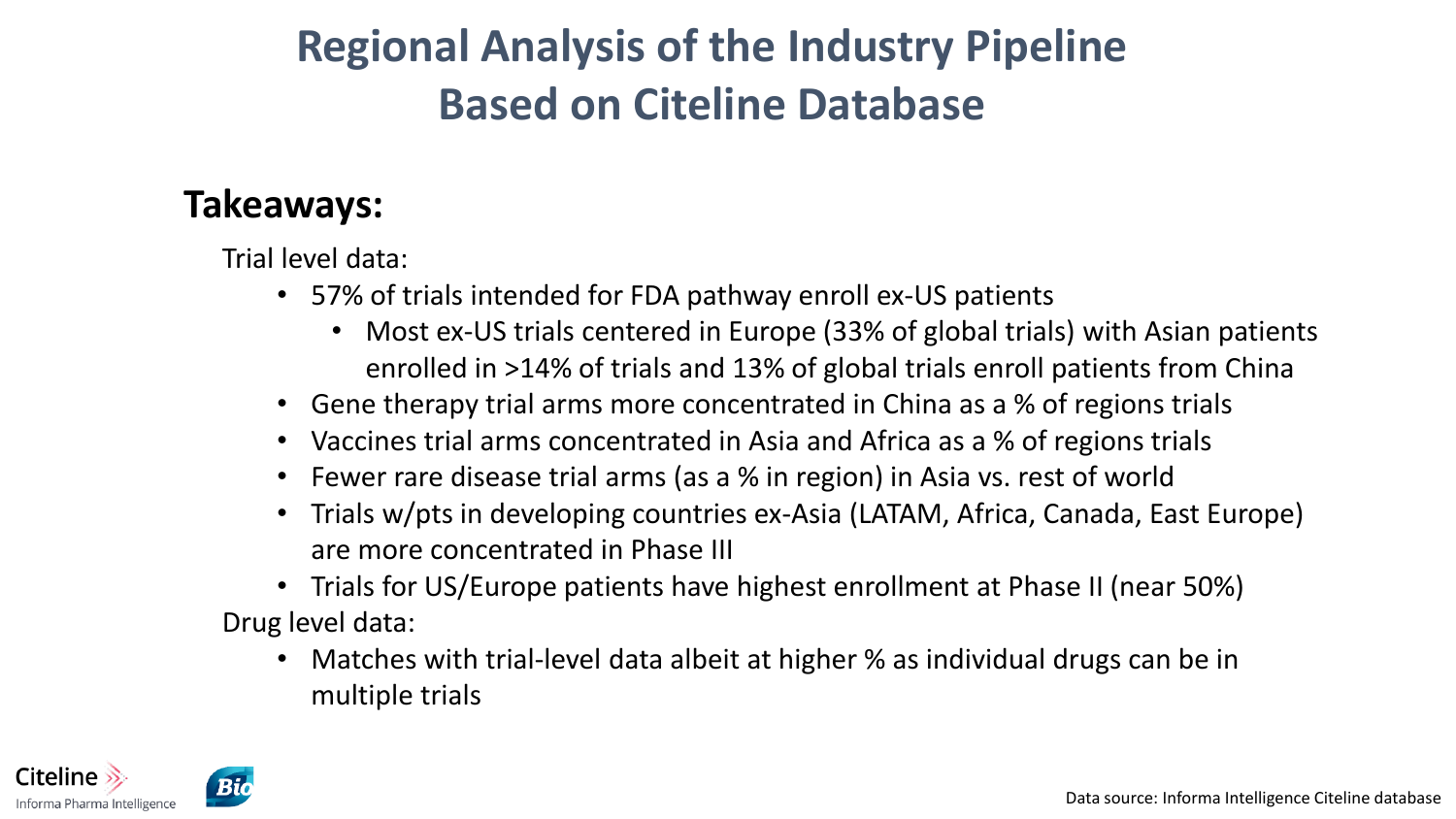### **Company-Sponsored ACTIVE Drug Intervention Trials\* (Phase I, II, III) Worldwide n=13,490**

| Phase I-III drug trials (all drug trials)    | <b>Africa</b> | <b>LATAM</b> | China | <b>Asia Ex-</b><br>China | E. Europe | <b>Europe</b> | Canada | <b>USA</b> | Global |
|----------------------------------------------|---------------|--------------|-------|--------------------------|-----------|---------------|--------|------------|--------|
| # drug trials w/patients in regions          | 401           | 922          | 2,205 | 2,152                    | 1,786     | 4,436         | 1,703  | 6,519      | 13,490 |
| % global drug trials w/patients in regions   | 3%            | 7%           | 16%   | 16%                      | 13%       | 33%           | 13%    | 48%        | 100%   |
| % of regional trials by modailty             |               |              |       |                          |           |               |        |            |        |
| # Biologic in region                         | 182           | 434          | 1,057 | 972                      | 746       | 1,919         | 774    | 2,917      | 5,907  |
| % Biologic in region                         | 47%           | 47%          | 47%   | 44%                      | 43%       | 44%           | 46%    | 44%        | 44%    |
| % Biologic in of worldwide biologic trials   | 3%            | 7%           | 18%   | 16%                      | 13%       | 32%           | 13%    | 49%        | 100%   |
| # Gene Therapy                               | 5             | 9            | 171   | 45                       | 12        | 136           | 49     | 338        | 650    |
| # Vaccine                                    | 35            | 34           | 65    | 96                       | 43        | 131           | 33     | 205        | 569    |
| % Gene Therapy of 5,907 trials               | 1%            | 1%           | 8%    | 5%                       | 1%        | 3%            | 3%     | 5%         | 11%    |
| % Vaccines of 5,907 trials                   | 9%            | 4%           | 3%    | 10%                      | 2%        | 3%            | 2%     | 3%         | 10%    |
| % of regional trials for Rare Disease        |               |              |       |                          |           |               |        |            |        |
| # Orphan trials in region                    | 201           | 505          | 714   | 1,099                    | 970       | 2,476         | 1,055  | 3,685      | 6,428  |
| % Orphan in region                           | 49%           | 53%          | 31%   | 49%                      | 53%       | 54%           | 59%    | 54%        | 48%    |
| % of all Orphan trials worldwide             | 3%            | 8%           | 11%   | 17%                      | 15%       | 39%           | 16%    | 57%        | 100%   |
| Phase I-III drug trials (FDA pathway)        |               |              |       |                          |           |               |        |            |        |
| # drug trials for FDA pathway                | 260           | 575          | 1,084 | 1,246                    | 1,194     | 2,823         | 1,208  | 4,953      | 8,621  |
| % drug trials for FDA pathway (of 13,490 ww) | 3%            | 7%           | 13%   | 14%                      | 14%       | 33%           | 14%    | 57%        | 100%   |
| % of regional trials by phase                | <b>Africa</b> | <b>LATAM</b> | China | Asia Ex-<br>China        | E. Europe | <b>Europe</b> | Canada | <b>USA</b> | Global |
| Regional % in Phase I                        | 1%            | 2%           | 35%   | 21%                      | 6%        | 17%           | 11%    | 24%        | 28%    |
| Regional % in Phase II                       | 21%           | 24%          | 32%   | 42%                      | 33%       | 47%           | 38%    | 50%        | 48%    |
| Regional % in Phase III                      | 78%           | 73%          | 33%   | 37%                      | 61%       | 36%           | 51%    | 26%        | 25%    |